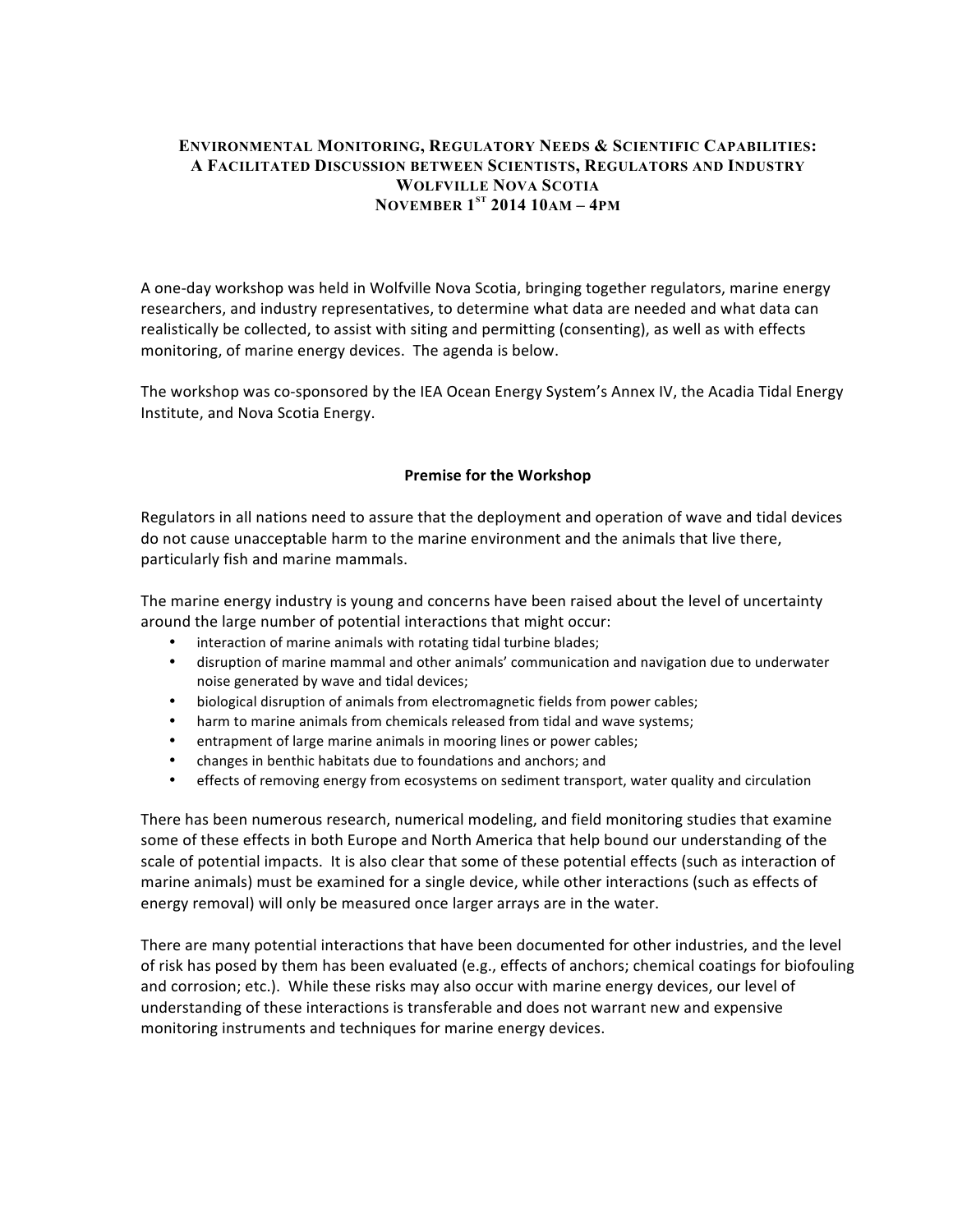Workshop on Tidal Energy Environment and Regulation November 1, 2014 Page 2 of 10

New technologies and device components developed for marine energy create potential new interactions with animals and habitats for which there are no data; these interactions provide the greatest concerns and risk for regulatory approval. In addition, baseline data on site characterization and use by animals is limited for sites where wave and tidal development is desirable. The scientific community is currently focused on adapting instruments and techniques to gather data in high-energy environments, including observations of animals in close proximity to devices.

This workshop discussed some of the highest priority interactions for tidal devices; provided information on how those interactions might be measured; and discussed the challenges faced by both regulators and researchers in gathering the most valuable information to support informed decisions for tidal energy development.

### **Workshop Presentations**

Following introductions and a discussion on the purposes of the workshop, the first two presentations set the stage for discussion of international initiatives and efforts:

Andrea Copping, Pacific Northwest National Laboratory - Annex IV

Annex IV is an initiative of the international collaborative of 21 nations with an interest in pursuing the development of marine energy, including wave and tidal energy. Annex IV focuses on collecting, analyzing and disseminating information on the environmental effects of marine energy. Additional information on the program can be found online at: http://tethys.pnnl.gov/ The workshop presentation can be viewed online at:

[http://tethys.pnnl.gov/sites/default/files/Annex-IV-Presentation-Bay-of-Fundy\\_Copping.pdf](http://tethys.pnnl.gov/sites/default/files/Annex-IV-Presentation-Bay-of-Fundy_Copping.pdf) 

### Raeanne Miller, NERC and SAMS - NERC Knowledge Exchange

The Knowledge Exchange is an initiative of the UK's National Environmental Research Council (NERC) with the goal of developing a common language for communication, collaboration, and information exchange between research, industry, and government bodies to support sustainable growth of the marine energy sector. The workshop presentation can be viewed online at: [http://tethys.pnnl.gov/sites/default/files/Annex-IV-Presentation-Bay-of-Fundy\\_Miller.pdf](http://tethys.pnnl.gov/sites/default/files/Annex-IV-Presentation-Bay-of-Fundy_Miller.pdf)

Q&A from Raeanne's presentation:

Q. How can we better link up Networks on an international level?

A. Perhaps we could have direct exchange among networks, with representatives belonging to other networks (for example, between FERN and UK steering group, FERN and Annex IV, and vice versa).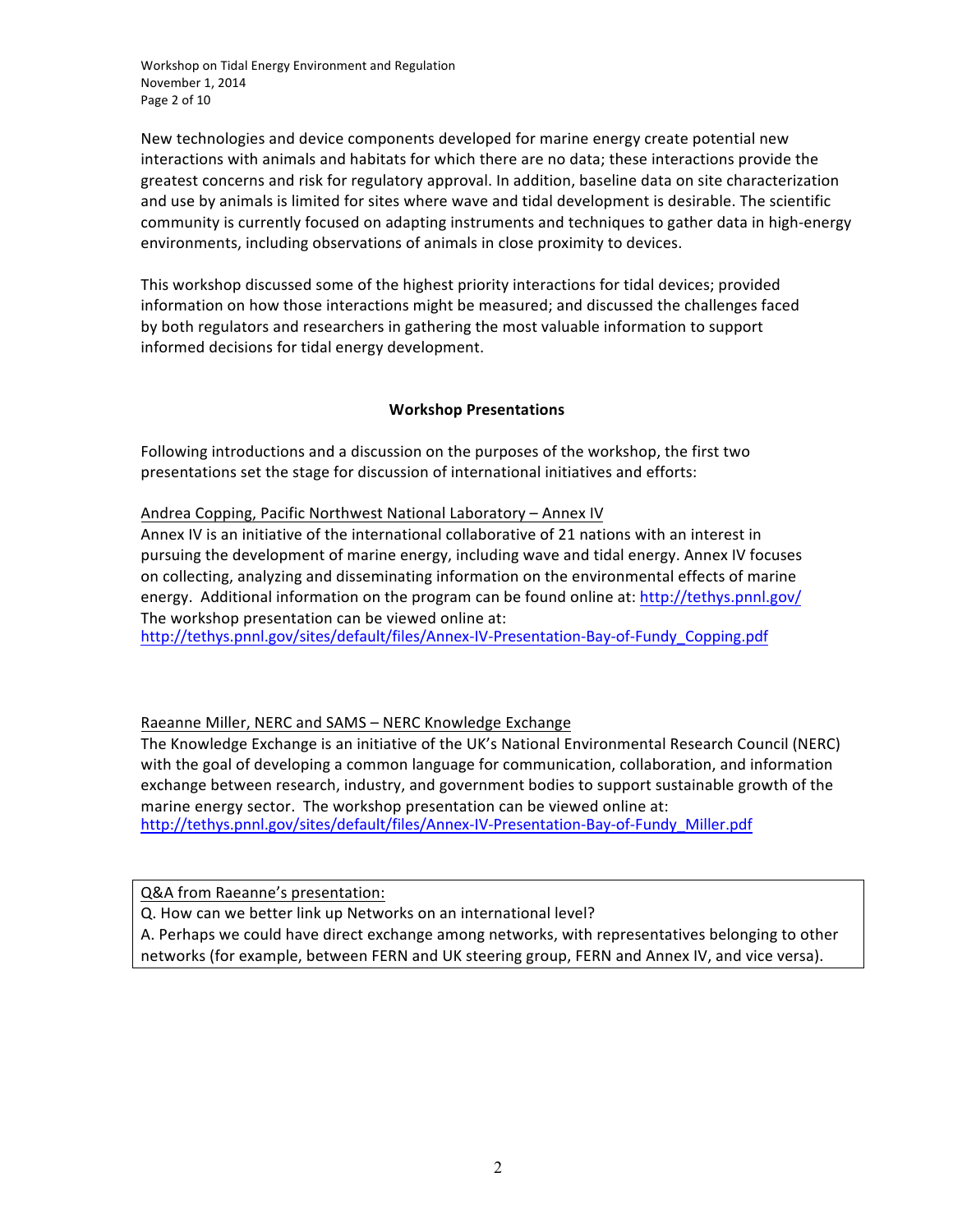# Carol Sparling, Sea Mammal Research Unit – Marine Mammals, Tidal Energy and Collision Risk: A UK Perspective

There are many different tidal projects in various stages of consenting in the UK. Each is required to provide insight into potential collision risk for marine mammals, mostly driven by EU Directives. Each developer must show that the project will not create risk for marine mammals, yet there is a very high degree of uncertainty about the interaction. The presentation discussed the development of a marine mammal collision model and the various inputs to the model from field demonstrations of tidal turbines, mitigation measures for tidal turbines, and monitoring gear used to observe the interactions using active and passive acoustics. The workshop presentation can be viewed online at: [http://tethys.pnnl.gov/sites/default/files/Annex-IV-Presentation-Bay-of-Fundy\\_Sparling.pdf](http://tethys.pnnl.gov/sites/default/files/Annex-IV-Presentation-Bay-of-Fundy_Sparling.pdf)

Q&A from Carol's presentation:

Q. Is there research being done into deterrence of animals from tidal turbines? A. There is no research funding in the UK until it is shown that marine mammals are definitely negatively impacted.

A. A project has been done on the US west coast, using sound to deter migrating gray whales from wave devices, but in the US when you start deterring with sound you may run into regulatory issues of harassment of marine mammals. Work is also underway in the UK to develop active acoustic devices that would be less bothersome to cetaceans.

Q. If you start mitigation too early, how can you make the regulatory process work? The example is SeaGen, where shutdown has lead to a missed opportunity to learn how the marine mammals interact with the turbine.

A. We need to use adaptive management and choose sites carefully to reduce risk of impacts. Then have the right monitoring plan in place to monitor potential high priority risks.

Q. What happens when we go towards multiple turbines?

A. It is essential that we learn about risks from single device and demonstration array deployments, allowing us to develop monitoring and adaptive management plans for larger projects. The concern is that larger arrays might have population effects where the population begins to avoid an entire area, and we will have to have monitoring in place to detect this.

# Anna Redden, Acadia University - Tracking the Movements of Large At-Risk Species at a Turbine Test **Site**

The Bay of Fundy has the highest tides in the world. Data are being collected on fish and other marine animals living in and around a tidal test site under development in the Bay of Fundy. The very strong tidal currents and large tidal prism present challenges to observing and predicting movements of these animals, in order to predict their risk of collision with tidal turbines for the test site and for commercial buildout. This presentation shows a series of tools and methods for providing information on the resident and migratory species. The workshop presentation can be viewed online at: [http://tethys.pnnl.gov/sites/default/files/Annex-IV-Presentation-Bay-of-Fundy\\_Redden.pdf](http://tethys.pnnl.gov/sites/default/files/Annex-IV-Presentation-Bay-of-Fundy_Redden.pdf)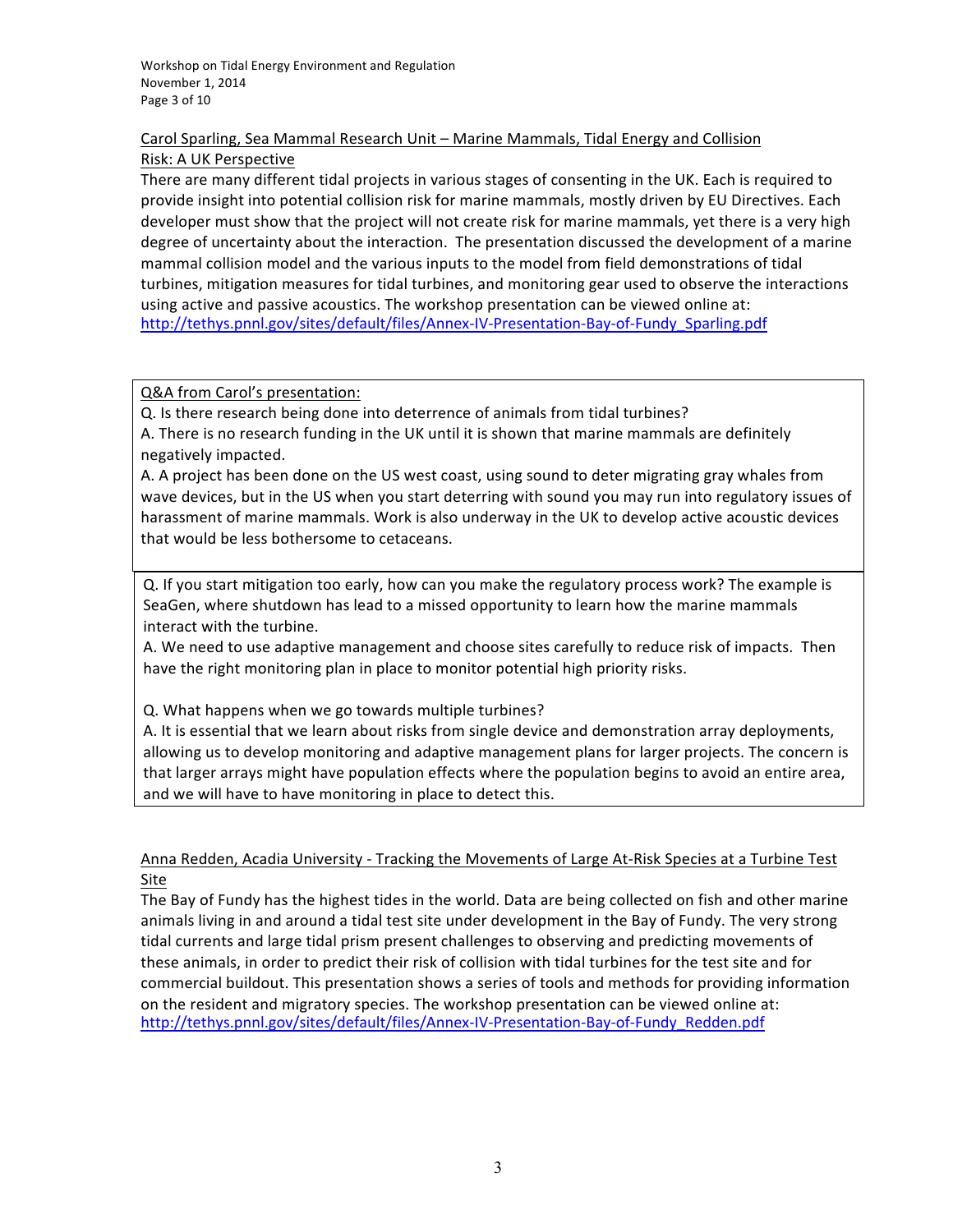Q&A from Anna's presentation:

Q. Because of the limitations in this very fast environment, will we be able to see changes in fish behavior once turbines are installed?

A. We will need other types of sensors, or combinations of sensors to get close enough to the turbine to do this. Fish are smaller and harder to detect than marine mammals, which makes this challenging.

Gayle Zydlewski, University of Maine - Effects Monitoring of Fish at/near an ORPC Turbine Regulators want to understand the potential risk to fish from tidal turbines, which involves understanding not only potential collision but other close encounters, including evasion by fish in close quarters to the turbine. This presentation shows results of monitoring around a tidal turbine in coastal Maine, including the proportion of fish of different size classes who interrupt their swimming to turn back from the turbine, those that pass through the turbine, those that spend time in the wake of the turbine, and those that avoid the turbine from a greater distance. Also shown are studies of the make up of fish that might be in the vicinity of the turbine. The workshop presentation can be viewed online at:

[http://tethys.pnnl.gov/sites/default/files/Annex-IV-Presentation-Bay-of-Fundy\\_Gayle.pdf](http://tethys.pnnl.gov/sites/default/files/Annex-IV-Presentation-Bay-of-Fundy_Gayle.pdf)

Q&A from Gayle's presentation:

Q. What proportion of the 48% of the fish that passed through the turbine survived? A. We had two acoustic cameras, one before and one after the turbine and therefore they were unable to identify individual fish exiting the turbine. Not being able to see actual contact with the turbine is a data gap. However we can see that the fish reorient after they pass through the turbine.

Q. Does use of the active acoustics affect the behavior of the animals?

A - Marine mammals have been known to avoid active acoustics, however the Didson cameras we use emit high frequencies, generally outside the hearing range of most, but not all, marine mammals. There is no evidence that fish are responding to the acoustics.

Q. Do you see trends based on fish size?

A - Most of the fish we studied were 10 cm or less. It is possible that larger fish (and they are present in the system) are avoiding the turbine at a further distance, but we can't be sure.

Brian Polagye, University of Washington - Integrated Instrumentation for

Monitoring at High Flow Sites

Environmental studies at the small projects (pilot or demonstration size) are expensive in relation to the overall project, and it is difficult to extrapolate to large commercial projects. The interactions of greatest importance for early projects are potential for collision of animals with devices, changes in distribution of animals and use of their habitats, and effects of sound from the devices on animals. This presentation demonstrates some of the challenges of measuring these interactions around devices, and some of the solutions under development, including dealing with very large datasets through an integrated instrumentation package. The workshop presentation can be viewed online at: [http://tethys.pnnl.gov/sites/default/files/Annex-IV-Presentation-Bay-of-Fundy\\_Polagye.pdf](http://tethys.pnnl.gov/sites/default/files/Annex-IV-Presentation-Bay-of-Fundy_Polagye.pdf)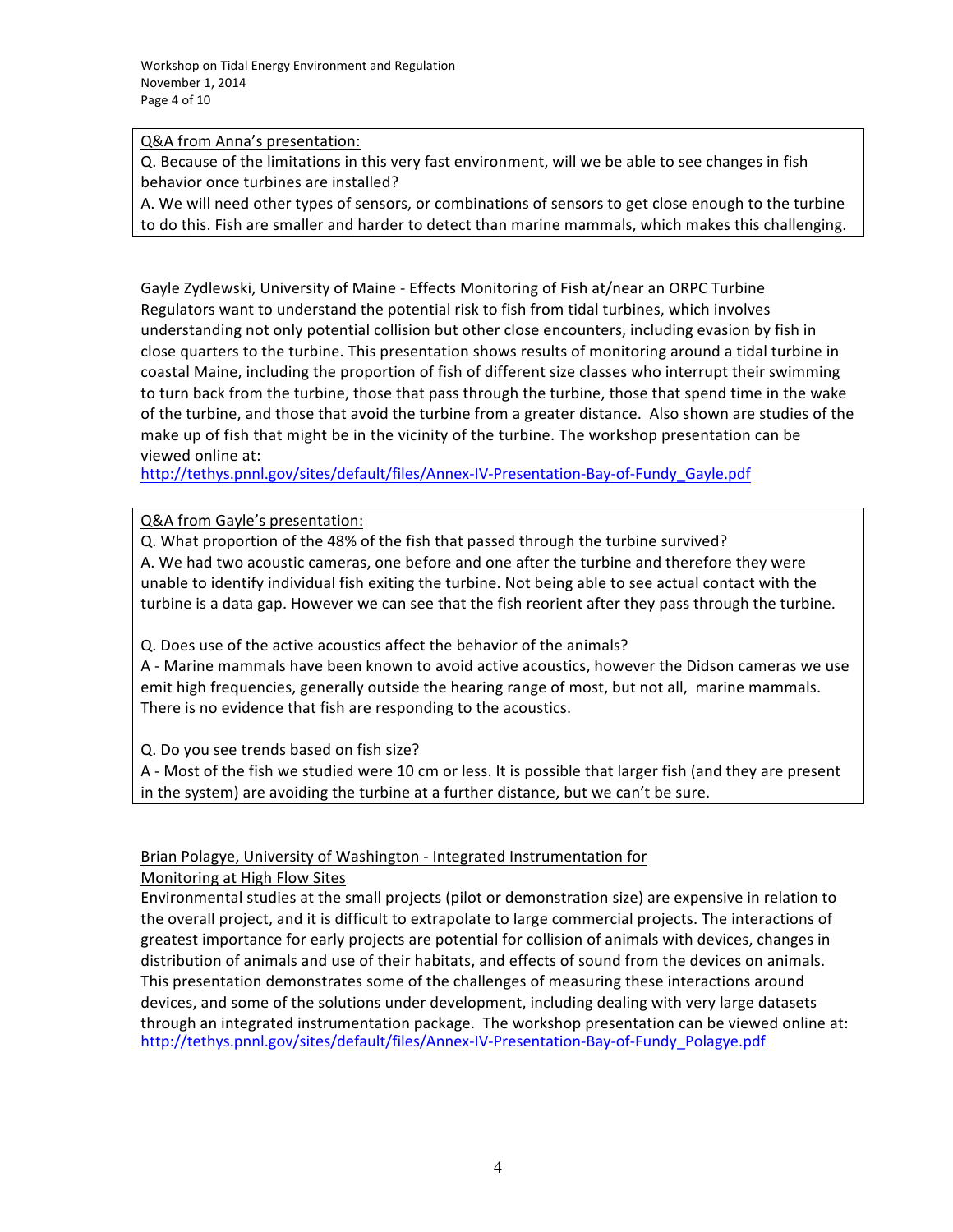Workshop on Tidal Energy Environment and Regulation November 1, 2014 Page 5 of 10

Nathan Johnson, Ocean Renewable Power Corporation (ORPC) - Keys to Industry Advancement: Environmental Monitoring & Adaptive Management

ORPC has deployed two tidal turbines in Cobscook Bay in coastal Maine – one mounted on a barge and one bottom-mounted. Environmental information gained with the barge-mounted turbine allowed the company to develop a monitoring program and adaptive management scheme with the regulatory agencies. A variation on the tidal turbine was deployed in an Alaskan river, that has provided additional information that support monitoring and adaptive management programs. This presentation describes the monitoring and adaptive management advances made. The workshop presentation can be viewed online at:

[http://tethys.pnnl.gov/sites/default/files/Annex-IV-Presentation-Bay-of-Fundy\\_Johnson.pdf](http://tethys.pnnl.gov/sites/default/files/Annex-IV-Presentation-Bay-of-Fundy_Johnson.pdf)

Q&A from Nathan's presentation:

Q. Did the lights on the river turbine monitoring platform attract the fish?

A. A third party designed the monitoring for the RiverGen, and we are unclear on the impact of the lights. However, the fish are probably moving too fast in the river to react to lights and approach the platform. 

### **Key Discussions and Outcomes from Workshop Discussions**

The following notes reflect the discussions that took place among the workshop participants; no overall consensus on these statements was sought. Although individuals are not named in the notes, the statements recorded here are a collection of individual thoughts and interactive discussion.

### Regulatory Needs and Transferability of Information between Projects

The group discussed the need to decrease uncertainty for permitting/consenting, and how the transfer of information between projects might be enhanced.

- Marine mammals and fish are of the greatest concern, depending on the location. Often both groups are very important. The potentially adverse outcome of a single strike of a marine mammal (which could result in serious injury or death) may be very important to the population in sensitive locations with vulnerable populations. In some locations, many fish may be lost before the risk becomes unacceptable, depending on the jurisdiction and the specific risk from devices, as well as the health of the resident animal populations.
- In order to better understand the potential for collision between marine animals and tidal turbines, as well as the potential adverse outcomes, observations are needed of interactions between marine animals and turbines, using acoustics and/or optical instruments. These observations should help delineate the potential for marine animals to be attracted to, to avoid, to evade (at close quarters), or to be struck by a turbine blade.
- Particular species must be chosen for monitoring, based on the specifics of the tidal devices being tested (which parts of the system might affect which species), as well as by the health of the population, the potential risks associated with the proposed development and political considerations.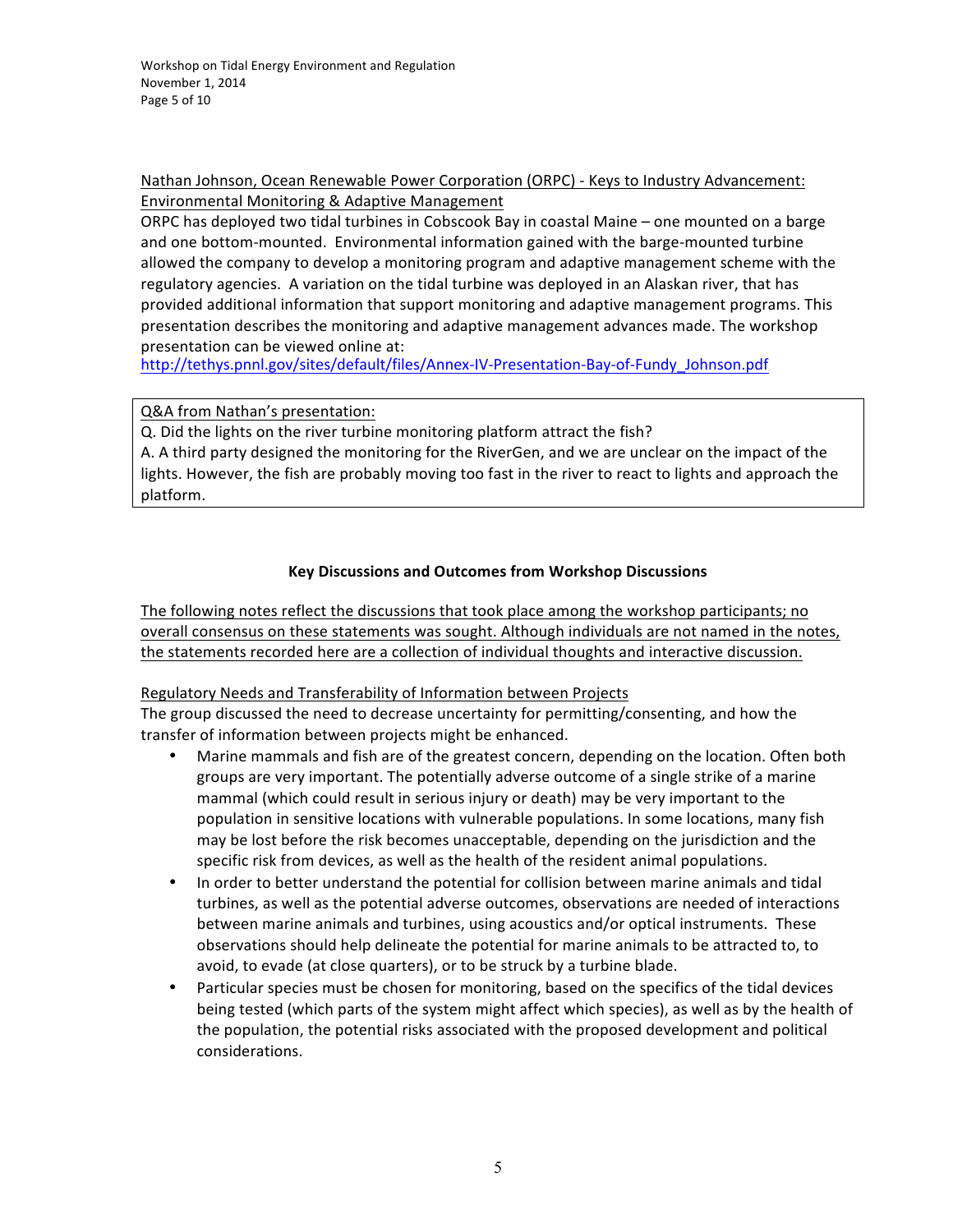Workshop on Tidal Energy Environment and Regulation November 1, 2014 Page 6 of 10

- Information is most transferable between/among different turbines deployed in the same location/body of water, while transferability of information between/among different environments is harder for regulators to accept. This is based on the different physical environment, different species, species behavior, and other factors.
- Baseline data collection, like that being collected at FORCE, is very important. Several European tidal projects are faced with trying to understand post-installation monitoring without having an adequate baseline against which they can be compared.
- Monitoring must be proportional to the potential risks that may arise from a proposed development.
- More attention will need to be paid to farfield monitoring as we move to arrays.

Baseline Data for Development vs. Fundamental Science, Investing in Renewable Energy The group discussed the importance of and difference between the collection of baseline or fundamental data and data specific to the development of a tidal project.

- The group felt that national interests (i.e., governments) should be responsible for collection of broad baseline data for coastal and estuarine areas; this call for government funding of baseline data collection is further justified as the data can be relevant to a wide range of activities and industries, not just marine energy
- Equally important is the need for governments to support the collection of fundamental scientific data to understand interactions of the marine environment with tidal turbines; these research investments can help to better focus and perhaps decrease the necessary expenditures for long-term monitoring programs.
- Baseline data that is specific to a tidal project should be the financial responsibility of the project developer.
- A necessary component of developing this industry is the need to develop and test tools and monitoring techniques for effective sampling and analysis. This development is still in the realm of research and should also be the purview of governments, working with instrument and software developers who stand to gain a whole new set of industrial clients.
- Baseline data, for the area (government responsibility) and for the site (developer responsibility), are essential to evaluate risk. Permits or licenses can be issued based on baseline data, while a monitoring plan is needed to ensure that the risks are monitored.
- As renewable ocean energy is still a very young industry, it is appropriate that national (and other levels of government) invest in its development. Society benefits from public funding of research, as a higher level of understanding and objectivity can be required.
- We need to keep in mind that there are ancillary sources of information that are very important, such as knowledge from fishermen, offshore wind developers, and the oil and gas industry.

# Deal Breakers and Uncertainties

The group discussed some of the challenges of establishing tidal energy as an industry, what occurrences might cause the industry to fail (from an environmental/regulatory point of view), and how critical uncertainties could be addressed.

It is difficult to permit a new industry while many potential effects are still uncertain. Tidal energy is late to the energy game and is be being held to higher standards than others. For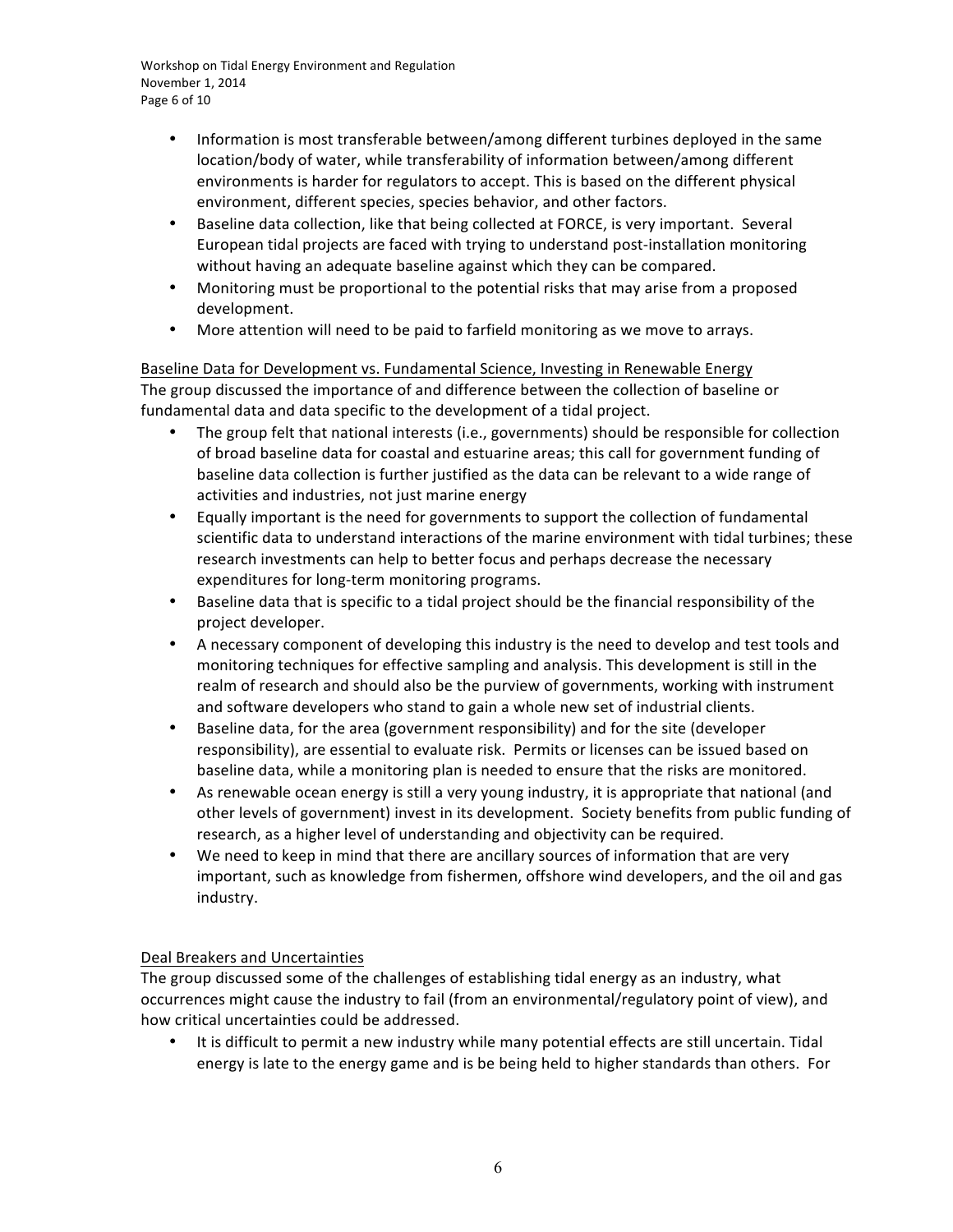Workshop on Tidal Energy Environment and Regulation November 1, 2014 Page 7 of 10

> example, as land-based wind was established, few questions about environmental effects were asked; this is not the case for tidal energy, partly based on issues that have arisen with wind and wildlife interactions.

- It is difficult to slow or stop an industry that is established; in order to support the development of sustainable renewable energy, the regulatory processes need to assist, while assuring that all appropriate questions are asked at the outset.
- There is a perception problem with tidal energy as well: many more marine animals will be hurt by other means (such as: fishing bycatch, Navy sonar, ship strikes) than by tidal, but the newness of the industry and the uncertainties make it scary to many people. In addition, in the UK, marine energy is a regulated industry and therefore subject to preparing Environmental Impact Assessments, while many of the other industries are not.
- It is vital that tidal development is not held up too long, or it will never be established. These companies need to make a profit eventually.
- It is important to remember the overall risk from failure of a tidal turbine or array will never be catastrophic, particularly as compared to an oil spill, which could wipe out an ecosystem. It is also essential that our tolerance or acceptance for risk is proportional in setting up tidal devices. Recent government action in Canada has recognized this by bumping up the trigger for a comprehensive EIA from 5MW to 50MW.
- There needs to be a balance between moving too fast towards tidal energy development and risking something catastrophic of which we are unaware, versus waiting too long, causing companies and investors to walk away, and potentially killing the industry. We need to carry out technology development, research and monitoring technique development, and data gathering concurrently as doing them sequentially will take decades. The companies that are moving ahead will likely reap the rewards, even though being an early adopter is costing the companies a lot of money in environmental and permitting related activities.
- The best way to ensure we move forward, in addition to developing good research and monitoring techniques, is to develop robust models that help us understand the potential interactions and outcomes of animals with devices, and other environmental interactions. These models will all require the collection of validation data from device deployments.
- It is not clear how universal or transferable models of interactions between devices and the marine environment will be from one location to another, particularly as we scale up to commercial array size.

### Adaptive Management

Following Nate Johnson's presentation, the group discussed the importance and applicability of adaptive management (AM) in furthering tidal energy development.

- AM is necessary and can be win-win right now. Projects and test centers really cannot be permitted without AM right now, as there are so many uncertainties.
- Certain tidal energy technologies are well suited to AM, as changes in the gear, the operation and the site can be made; other types of devices are much more difficult to re-site. In addition, changes can be made in monitoring programs to better assess interactions of interest. In contrast, AM for hydropower or a mine would not work, as changes in the siting are impossible once established.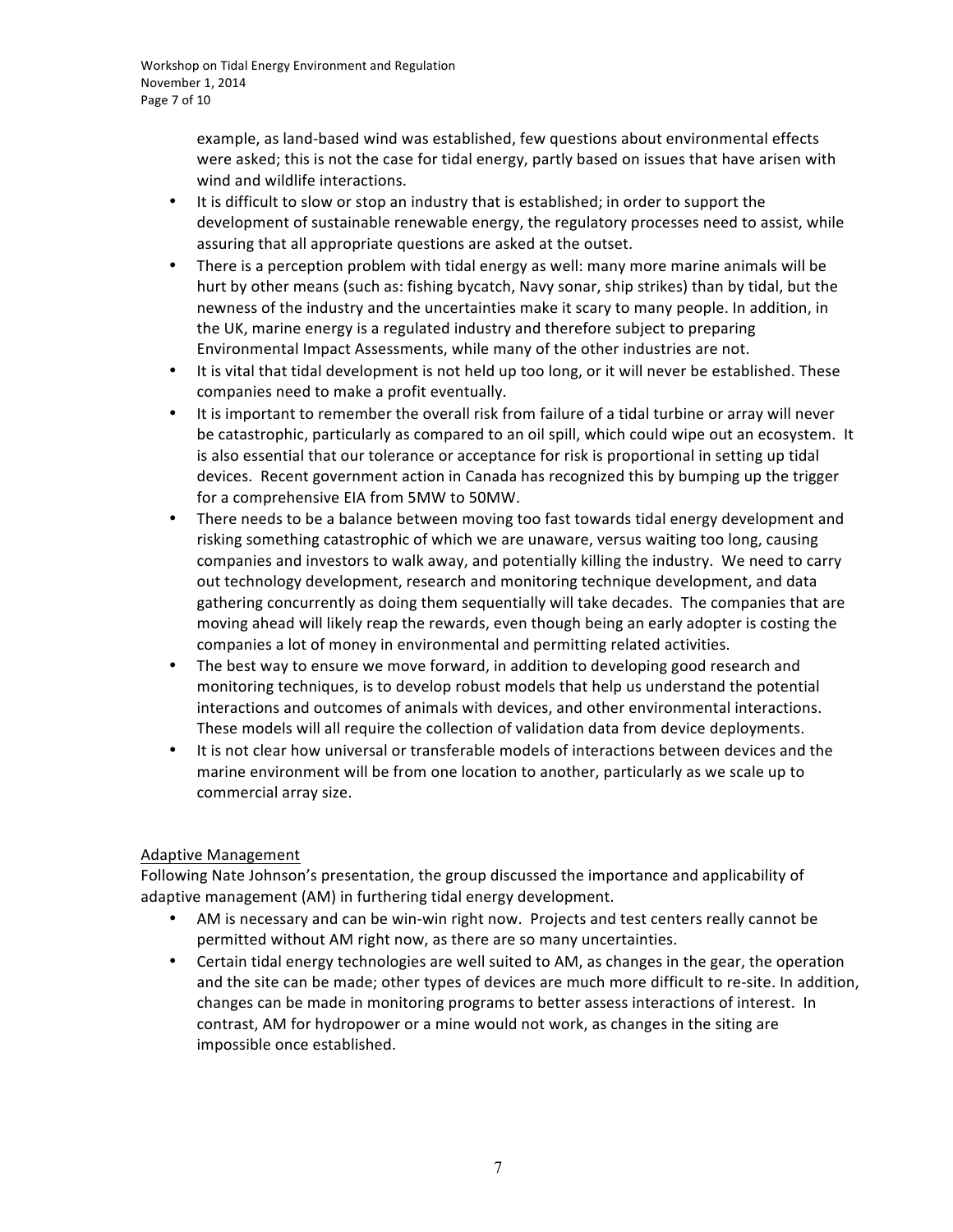Workshop on Tidal Energy Environment and Regulation November 1, 2014 Page 8 of 10

- AM poses some concerns for developers seeking project financing, due to uncertainties surrounding future monitoring and mitigation requirements.
- However, from the developer's point of view, there is a huge risk to moving forward with too many turbines in the water at once, so a phased approach is also helpful as a business adaptive management policy.
- AM allows us to try various monitoring techniques and make changes where needed. We do not want to go down a path of measuring x for a long time, when we ought to be measuring y.
- Having all parties involved from the start is essential for AM to succeed, and ensure that trust and credibility are paramount. Otherwise we run the risk of AM just being a buzzword, and not useful.
- There needs to be commonality among the concepts of AM, perhaps through a framework or checklist, that will include the options available (changes in spacing or siting for future arrays; changes in monitoring schemes and timing; changes in operational characteristics, etc.). However, each AM plan and process will have to be tailored for the site, the species and the technology, and therefore unique to the site.

### Moving Forward

The group discussed the value of gathering for this workshop and whether there was value in staying connected.

- The consensus was that there is value to this kind of discussion and that maintaining and expanding such an international collaboration was essential to solving many of the uncertainties facing the establishment of the tidal industry.
- Once the industry is established we will have more information; right now we need to collaborate to move forward. There was consensus around having an online international monitoring group, to meet about every six months.
- Annex IV will take the action of organizing the next online gathering, in May 2015.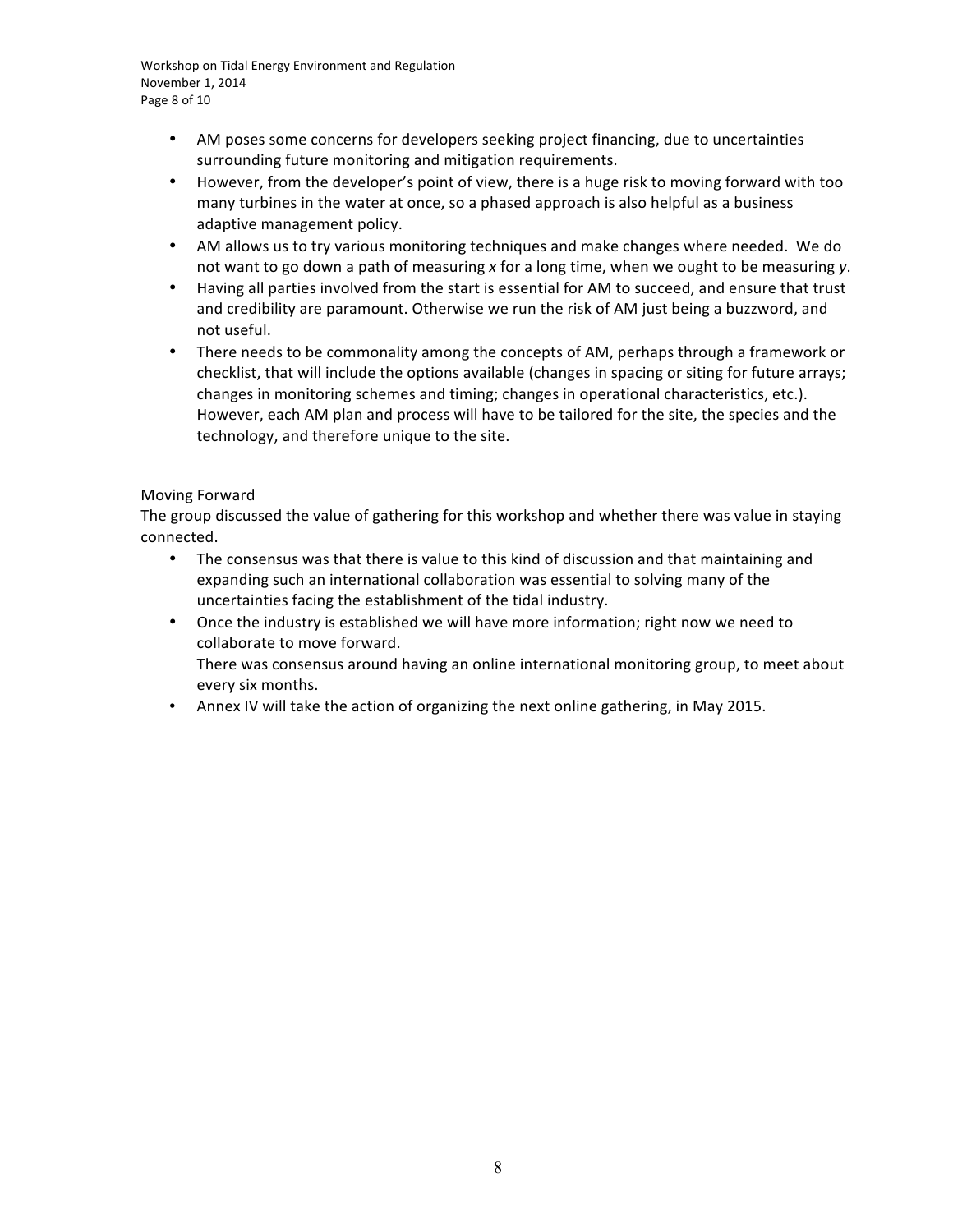### **Environmental Monitoring, Regulatory Needs & Scientific Capabilities: A Facilitated Discussion between Scientists, Regulators and Industry**

Saturday, November 1<sup>st</sup> 2014 (10:00 am – 4:00 pm)

**KC Irving Environmental Science Centre, Acadia University**

#### **WORKSHOP AGENDA**

| 10:00 | Welcome, introductions and review of the agenda                                                                                                                     | Anna Redden<br>Andrea Copping |  |  |  |
|-------|---------------------------------------------------------------------------------------------------------------------------------------------------------------------|-------------------------------|--|--|--|
| 10:10 | Annex IV aims and imp of the workshop / relevance of prior webinars<br>/ key issues (noise impacts, collision/evasion/attraction, etc)                              | Andrea Copping                |  |  |  |
| 10:20 | Knowledge network aims and activities                                                                                                                               | Raeanne Miller                |  |  |  |
| 10:30 | Addressing collision risk for marine mammals                                                                                                                        | <b>Carol Sparling</b>         |  |  |  |
| 10:45 | Effects monitoring of fish at/near an ORPC turbine                                                                                                                  | Gayle Zydlewski (web)         |  |  |  |
| 11:00 | Tracking the movements of large at-risk species at a turbine test site                                                                                              | Anna Redden                   |  |  |  |
| 11:15 | <b>Health break</b>                                                                                                                                                 |                               |  |  |  |
| 11:30 | Open discussion regarding challenges in                                                                                                                             | All                           |  |  |  |
|       | 1.<br>Assessment of animal-device encounter probabilities                                                                                                           |                               |  |  |  |
|       | 2.<br>Detection of collision / evasion / attraction                                                                                                                 |                               |  |  |  |
| 12:30 | Lunch / Networking in Garden Room, Irving Centre                                                                                                                    |                               |  |  |  |
| 13:30 | Environmental sensor options, capabilities in high flow sites, and use of integrated<br>Brian Polagye (web)<br>multi-sensor platforms to detect effects / behaviour |                               |  |  |  |
| 13:50 | Continue open discussion, including regulator requirements for                                                                                                      | All                           |  |  |  |
|       | 1.<br>Environmental effects monitoring, sensor applications, filling data gaps<br>and making data accessible.                                                       |                               |  |  |  |
|       | 2.<br>Understanding the transferability of effects monitoring results                                                                                               |                               |  |  |  |
|       | Between species (fish; marine mammals)<br>$\circ$                                                                                                                   |                               |  |  |  |
|       | Between sites<br>$\circ$                                                                                                                                            |                               |  |  |  |
|       | Between MRE technology types<br>$\circ$                                                                                                                             |                               |  |  |  |
|       | Between different scales of development - demo projects vs large<br>$\circ$<br>commercial operations                                                                |                               |  |  |  |
|       | 3.<br>Evidence of no deleterious effects on marine mammals and fish                                                                                                 |                               |  |  |  |
|       | Is this a reasonable expectation given detection limitations?<br>$\circ$                                                                                            |                               |  |  |  |
|       | How much monitoring is enough?<br>$\circ$                                                                                                                           | Nate Johnson (web)            |  |  |  |
|       | How can adaptive management practices be applied?<br>$\circ$                                                                                                        |                               |  |  |  |
|       | How do we know when we can "retire risk" for a species?<br>$\circ$                                                                                                  |                               |  |  |  |
| 15:30 | Next steps                                                                                                                                                          | Andrea Copping                |  |  |  |
|       | 1.<br>Workshop reporting and participant feedback                                                                                                                   | Anna Redden                   |  |  |  |
|       | 2.<br>Maintaining open communication via future in person and online meetings<br>and Annex IV Tethys (study results, updates, concerns, technology                  |                               |  |  |  |
|       | advances, advice, etc.)                                                                                                                                             |                               |  |  |  |
| 15:45 | Close of meeting                                                                                                                                                    |                               |  |  |  |
| 16:00 | Bus departs for Halifax (Prince George Hotel)                                                                                                                       |                               |  |  |  |